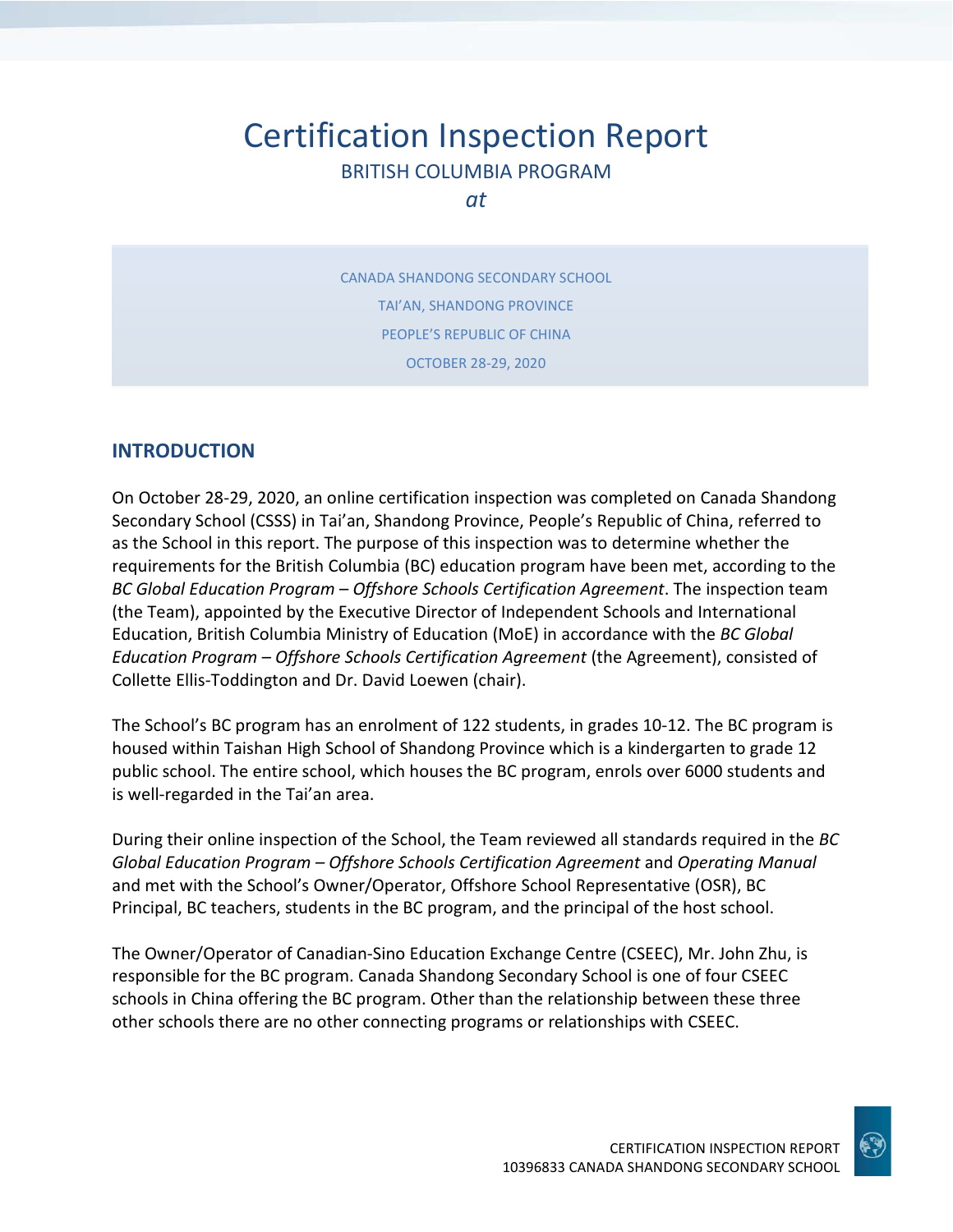The BC program's philosophy, objectives and special features include:

We strive to teach the redesigned Canadian curriculum from BC with sensitivity to Chinese culture and equip our students to have success in post-secondary education abroad.

Mission statement and statement of purpose:

At CSSS we are dedicated to preparing our students for success in a rapidly changing world by providing a supportive English learning environment that recognizes and respect individual difference, encourages students to challenge personal limits and promotes excellence.

At Canada Shandong Secondary School, we will:

- 1) set clear expectations with natural consequences for choices made (accountability)
- 2) provide a safe and comfortable learning environment
- 3) encourage tolerance and diversity by respecting individual differences
- 4) model good citizenship and leadership
- 5) help students set and achieve attainable goals, along with systems to achieve those goals
- 6) teach knowledge and skills

The Team would like to thank Canada Shandong Secondary School for its hospitality, cooperation and preparedness for the inspection visit.

| report.                        |                                                                                                                                                             |                        | The School has satisfactorily addressed requirements contained in the previous inspection |
|--------------------------------|-------------------------------------------------------------------------------------------------------------------------------------------------------------|------------------------|-------------------------------------------------------------------------------------------|
| $\boxtimes$ Requirement<br>Met | $\Box$ Requirement<br><b>Partially Met</b>                                                                                                                  | Requirement<br>Not Met | Not<br>Applicable                                                                         |
| Comment:                       | "The Offshore School Representative in consultation with the Principal of the School will<br>develop policies for principal and vice principal evaluations" |                        |                                                                                           |
| documents.                     |                                                                                                                                                             |                        | The Team was provided with a copy of the administrator evaluation policy and accompanying |

### **BUSINESS PLAN 1.0**

| The Owner/Operator has submitted a business plan to the BC Ministry of Education,<br>confirming the sustainability of the program. |  |                                                                                                                                                                                          |  |  |
|------------------------------------------------------------------------------------------------------------------------------------|--|------------------------------------------------------------------------------------------------------------------------------------------------------------------------------------------|--|--|
| $\boxtimes$ Requirement<br>$\Box$ Requirement<br>$\Box$ Requirement<br>Partially Met<br>Met<br>Not Met                             |  |                                                                                                                                                                                          |  |  |
| Comment:                                                                                                                           |  | The Owner/Operator has, in fulfillment of section 1 of the inspection catalogue, completed a<br>business plan and submitted it to the Ministry of Education. The plan documents goals to |  |  |

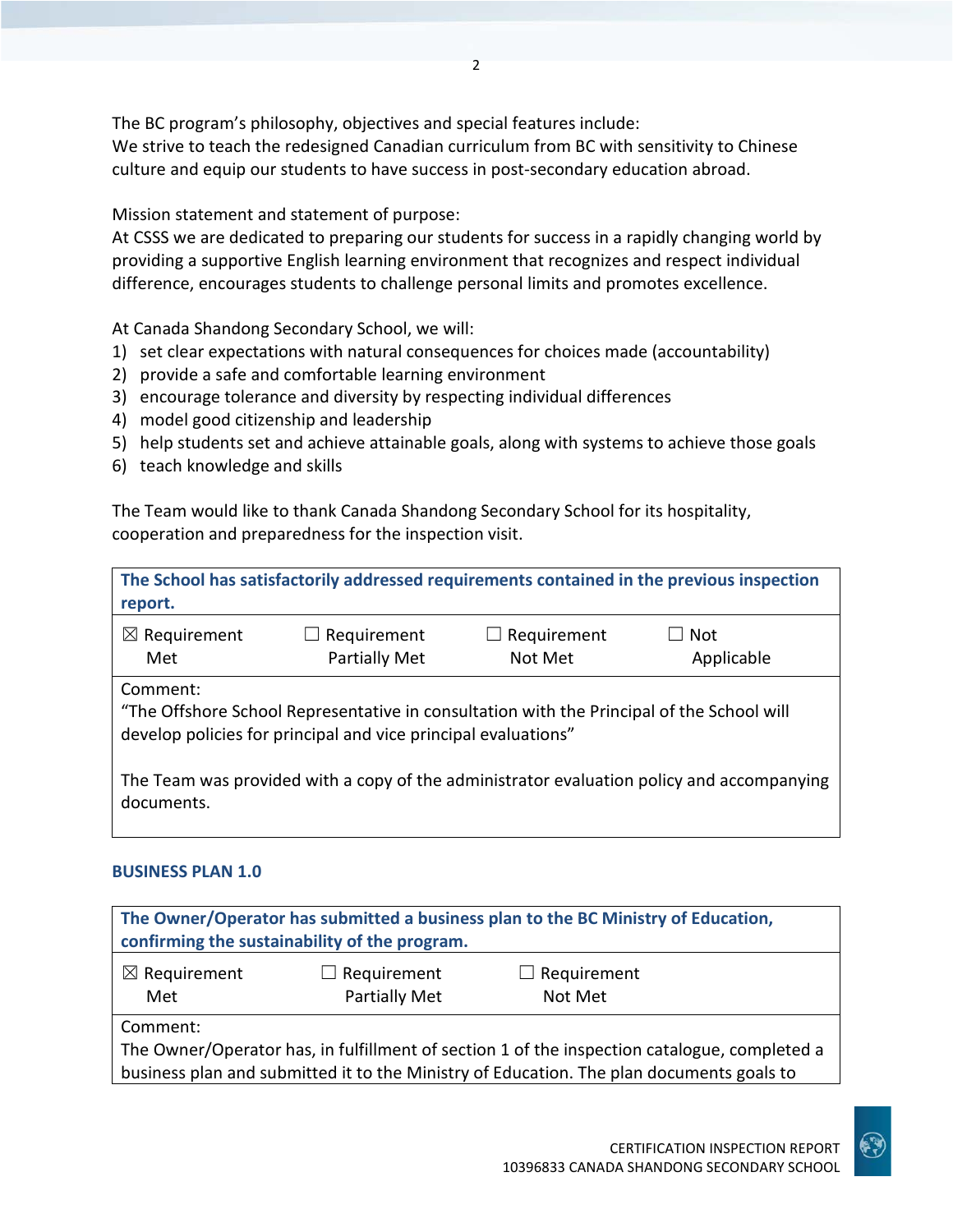continue to market the School via various means (open houses, social media, recruitment fairs, recruitment visits to nearby feeder schools, and online advertising) and comments on how well the school pivoted to an online learning platform in response to the COVID-19 pandemic.

The School has two goals for the 2020/2021 school year: 1) the implementation of a new literacy program, and 2) the use of the BC Literacy and Numeracy assessments to help guide and inform teaching practices.

The School has a potential capacity of 180 students and continues to promote itself towards growing into that capacity. It is heartening to learn that the Owner/Operator and the host school have a long-term plan to move the BC program to a larger, updated facility within the same campus.

#### **INSPECTION CATALOGUE 2.0**

| 2.02 The Owner/Operator meets all requirements as set forth in the BC Global Education                                                                                                                                                                                                                                               |                                                                             |                                                                                                                                                                                     |  |  |
|--------------------------------------------------------------------------------------------------------------------------------------------------------------------------------------------------------------------------------------------------------------------------------------------------------------------------------------|-----------------------------------------------------------------------------|-------------------------------------------------------------------------------------------------------------------------------------------------------------------------------------|--|--|
|                                                                                                                                                                                                                                                                                                                                      | Program Offshore Schools Certification Agreement (the Agreement).           |                                                                                                                                                                                     |  |  |
|                                                                                                                                                                                                                                                                                                                                      |                                                                             |                                                                                                                                                                                     |  |  |
| $\boxtimes$ Requirement                                                                                                                                                                                                                                                                                                              | $\Box$ Requirement                                                          | Requirement                                                                                                                                                                         |  |  |
| Met                                                                                                                                                                                                                                                                                                                                  | <b>Partially Met</b>                                                        | Not Met                                                                                                                                                                             |  |  |
| Comment:                                                                                                                                                                                                                                                                                                                             |                                                                             |                                                                                                                                                                                     |  |  |
| The Owner/Operator meets all requirements as set forth in the BC Global Education Program<br>Offshore Schools Certificate Agreement. The Team observed that the Owner/Operator, Mr.<br>John Zhu, continues to be involved in supporting the success of the BC program and was<br>present during both days of the inspection process. |                                                                             |                                                                                                                                                                                     |  |  |
| Commendation:                                                                                                                                                                                                                                                                                                                        |                                                                             |                                                                                                                                                                                     |  |  |
| The Owner/Operator is to be commended for his high level of engagement in the inspection<br>process and for his comprehensive knowledge of the School and its operations.                                                                                                                                                            |                                                                             |                                                                                                                                                                                     |  |  |
|                                                                                                                                                                                                                                                                                                                                      | the contractually agreed upon flight home for each BC program staff member. | The Owner/Operator is commended for providing free housing for all BC program staff<br>during the travel restrictions of the 2020 summer break as well as a cash payment in lieu of |  |  |

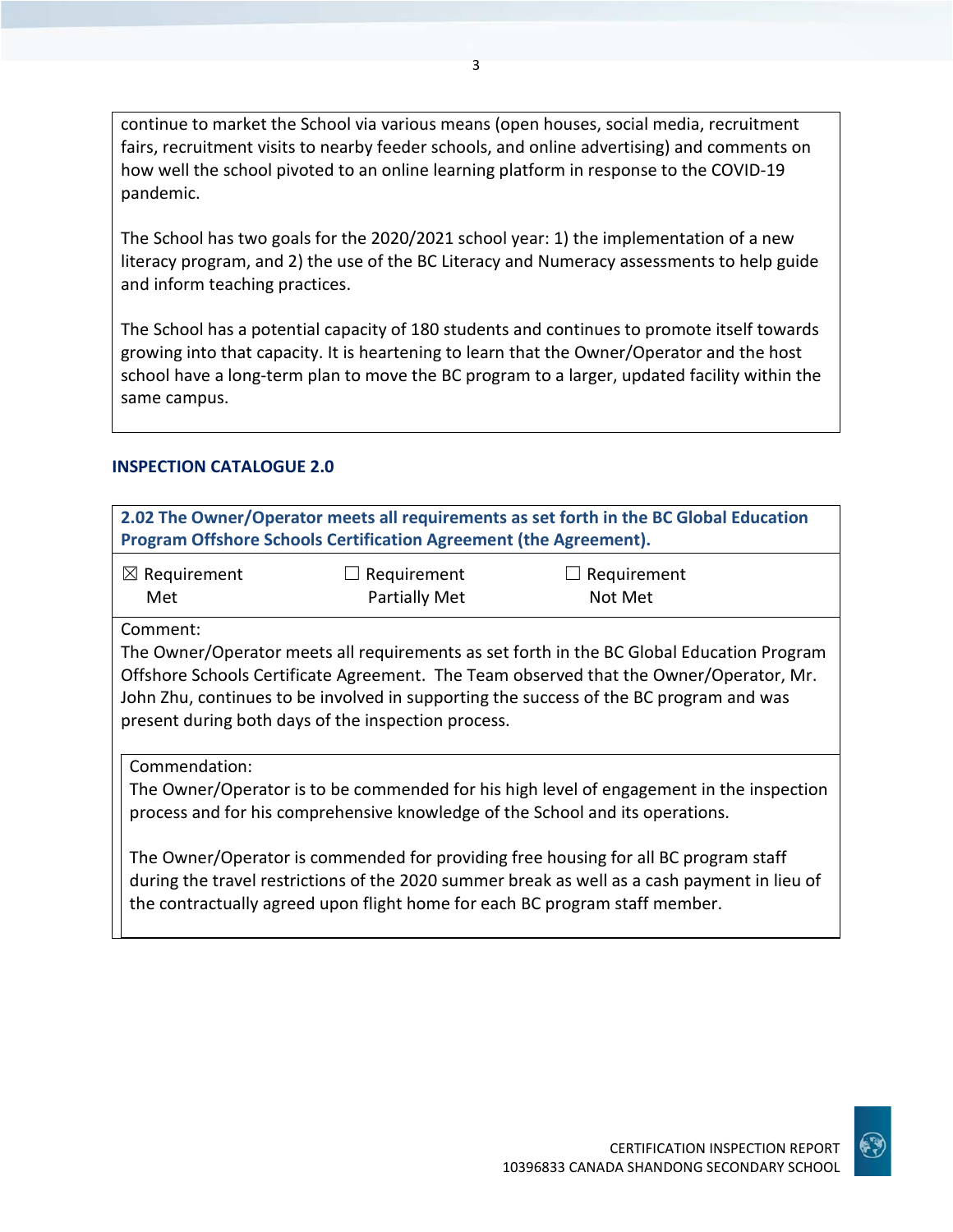|                     |                                                                            | 2.03 The Owner/Operator has written approval from the appropriate government entity to |
|---------------------|----------------------------------------------------------------------------|----------------------------------------------------------------------------------------|
|                     | operate the offshore school, as outlined in section 5.03 of the Agreement. |                                                                                        |
| $\nabla$ Bosingnont | $\Box$ Desubsection                                                        | $\Box$ Demolucional                                                                    |

4

☒ Requirement Met

 $\Box$  Requirement Partially Met  $\Box$  Requirement Not Met

Comment:

The Team confirms that the Owner/Operator has written approval from the appropriate government entity to operate the offshore school, as outlined in section 5.03 of the Agreement.

| 2.04-2.05 The School meets local building, safety and cafeteria codes and regulations. The |  |
|--------------------------------------------------------------------------------------------|--|
| facilities are deemed to be suitable to support the BC program.                            |  |

| $\boxtimes$ Requirement | $\Box$ Requirement   | $\Box$ |
|-------------------------|----------------------|--------|
| Met                     | <b>Partially Met</b> |        |

**Requirement** Not Met

Comment:

The Team reviewed translated copies of building, safety, and cafeteria inspections. All reports indicate that the School is in compliance with local regulations and authorities, and facilities are suitable to support the BC program.

The current facility has ample space for the BC program and there is a capacity for growth. The Team reviewed the School's updated emergency plans for the 2020/2021 school year and found evidence that there are policies and procedures in place in the case of any event that would cause an unplanned temporary or permanent closure of the School. This section of the policy was created by the OSR.

The Team observed evidence of regularly scheduled fire and earthquake drills and thorough school evacuation plans.

In discussion with the Owner/Operator, the OSR and the Principal, the Team observed that the School implemented thorough health and safety protocols due to the COVID-19 pandemic and are proud of how they transitioned to online learning and then back to inperson learning with safety protocols in place. These were also documented in the School's emergency plans and include multiple documented temperature checks throughout the day.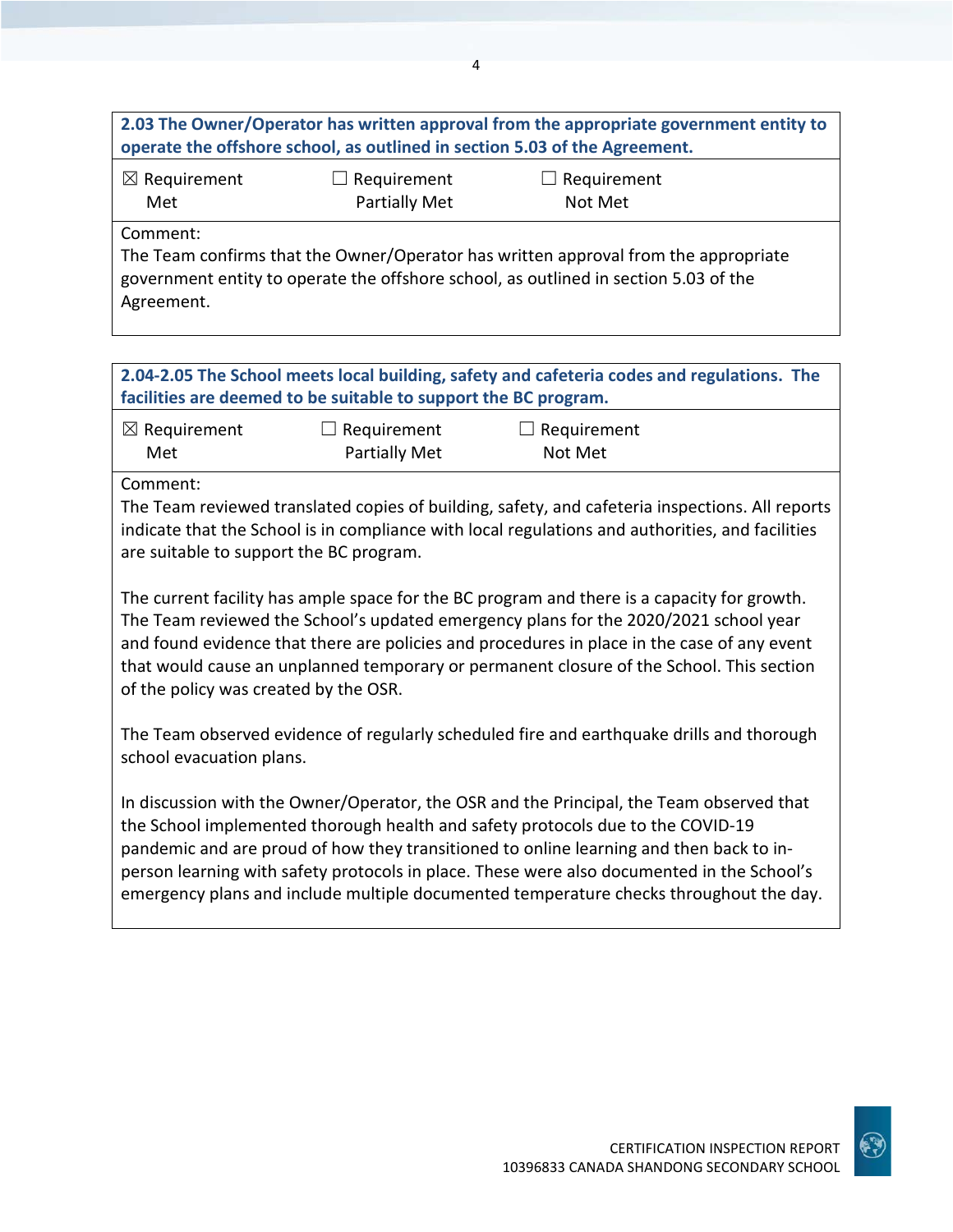**2.06 Offshore School Representative (OSR) - The Owner/Operator must appoint an individual to act as offshore school representative. This individual must be confirmed by the province and must meet all of the requirements set out in section 14 of the Agreement.**

| $\boxtimes$ Requirement | $\Box$ Requirement   | $\Box$ Requirement |
|-------------------------|----------------------|--------------------|
| Met                     | <b>Partially Met</b> | Not Met            |

#### Comment:

The Owner/Operator has appointed Mr. Rodger Lindstrom as the Offshore School Representative for the School. Mr. Lindstrom has been confirmed by the Province and meets all of the requirements set out in section 14 of the Agreement. He is aware of his obligations to report critical information relating to changes in the operation of the School or ownership structure that could significantly impact the School's operations. Mr. Lindstrom has been functioning in the role of OSR for CSEEC for over 11 years and has a strong relationship with the Owner/Operator, Mr. John Zhu.

Commendation:

The OSR is commended for sustaining a positive, long term and supportive relationship with the Owner/Operator therefore providing stability and continuity to the BC program.

| catalogue for offshore schools.                                                                                                                                               |                                                             | 2.07 The Principal meets the requirements as outlined in section 2.06 of the inspection                                                                                                                                                                                                                                                                                                                                                                                                  |
|-------------------------------------------------------------------------------------------------------------------------------------------------------------------------------|-------------------------------------------------------------|------------------------------------------------------------------------------------------------------------------------------------------------------------------------------------------------------------------------------------------------------------------------------------------------------------------------------------------------------------------------------------------------------------------------------------------------------------------------------------------|
| $\boxtimes$ Requirement<br>Met                                                                                                                                                | Requirement<br><b>Partially Met</b>                         | Requirement<br>Not Met                                                                                                                                                                                                                                                                                                                                                                                                                                                                   |
| Comment:<br>Schedule B Part III of the Agreement.                                                                                                                             |                                                             | The Principal is in his first year of leadership at Canada Shandong Secondary School and has<br>over five year's experience in the CSEEC offshore school program system teaching a wide<br>variety of subjects over that time. This is his second full year of employment specifically at<br>Canada Shandong Secondary School. Last school year he served as the vice principal. The<br>Principal is a BC-trained and BC-certified teacher and is responsible for the duties outlined in |
| The Principal's job description is detailed and outlines all elements as required by the<br>Agreement.<br>The Principal is supported by a full-time administrative assistant. |                                                             |                                                                                                                                                                                                                                                                                                                                                                                                                                                                                          |
| Commendation:                                                                                                                                                                 | teachers conducting classes online from out of the country. | The Team commends the Principal, in his first year, for effectively transitioning the school to<br>an effective learning environment amidst COVID-19 protocols, staff turnover, and multiple                                                                                                                                                                                                                                                                                             |

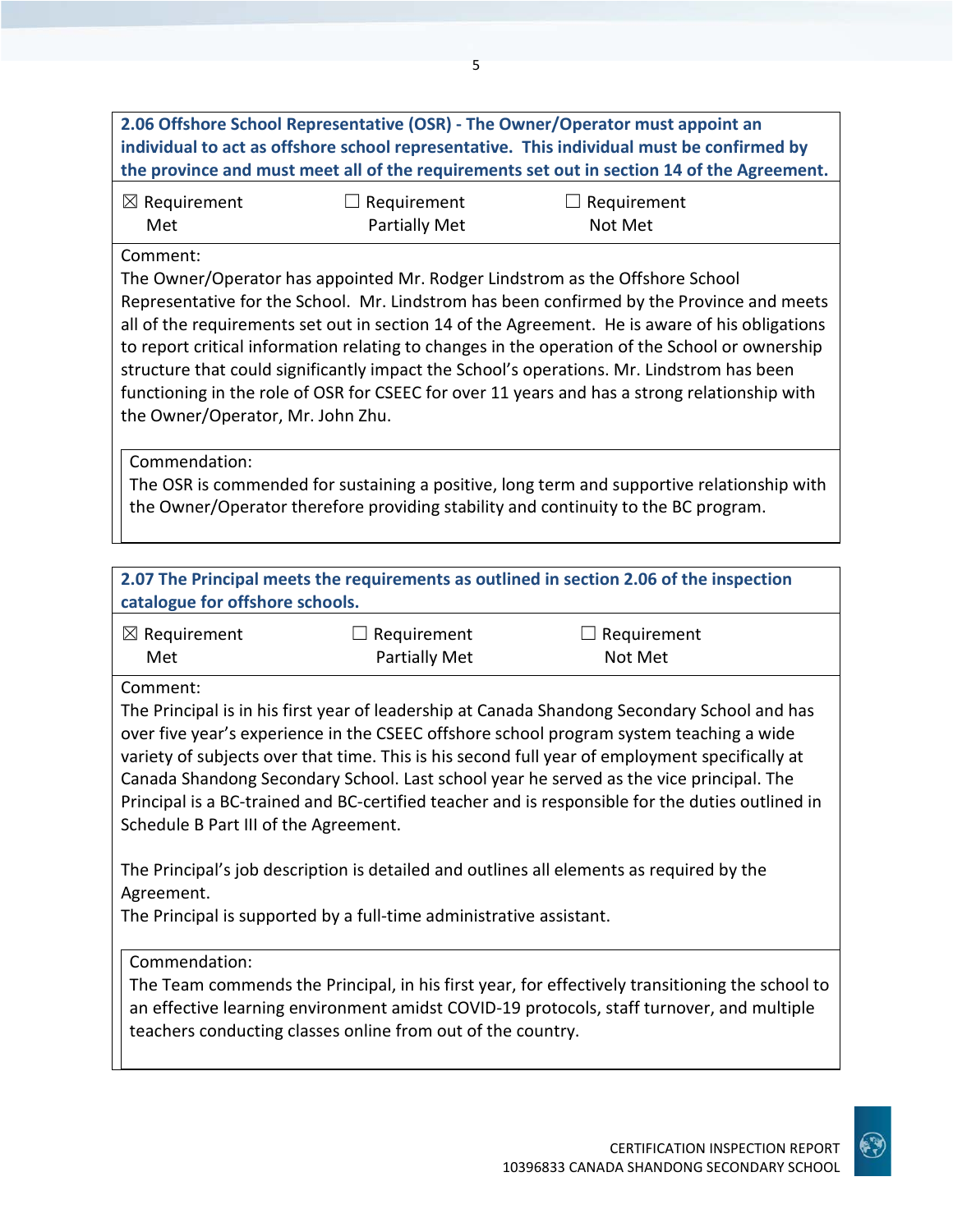## **2.08 The School meets the administrative support requirements as outlined in section 2.08 of the inspection catalogue for offshore schools.**

| $\boxtimes$ Requirement | $\Box$ Requirement | $\Box$ Requirement |
|-------------------------|--------------------|--------------------|
| Met                     | Partially Met      | Not Met            |

#### Comment:

The School employs a number of personnel to provide various levels of administrative, cleaning and security support to operate the school including a full-time administrative assistant who also manages the school office and provides support for BC program teachers. The OSR and Owner/Operator are exploring the possibility of adding a vice principal position to the BC program. The School meets the administrative support requirements as outlined in section 2.08 of the inspection catalogue for offshore schools.

| 2.09 The School meets the Student Record requirements as outlined in section 2.09 of the<br><b>Inspection Catalogue for offshore schools.</b> |               |                                                                                                                                                                                                                                                                                                                                                                         |  |
|-----------------------------------------------------------------------------------------------------------------------------------------------|---------------|-------------------------------------------------------------------------------------------------------------------------------------------------------------------------------------------------------------------------------------------------------------------------------------------------------------------------------------------------------------------------|--|
| $\boxtimes$ Requirement                                                                                                                       | Requirement   | $\Box$ Requirement                                                                                                                                                                                                                                                                                                                                                      |  |
| Met                                                                                                                                           | Partially Met | Not Met                                                                                                                                                                                                                                                                                                                                                                 |  |
| Comment:                                                                                                                                      |               | The Team reviewed sample student records to confirm each file contains a Permanent<br>Student Record (PSR) card showing the Personal Education Number (PEN), school and<br>attendance record and historical achievement records by grade/year. The files also contain<br>student report cards and English language assessment, as well as Chinese policies and letters. |  |
|                                                                                                                                               |               | The Team was also able to confirm that the student and parent consent forms have been                                                                                                                                                                                                                                                                                   |  |

To confirm that the student and parent consent forms have been updated based on ministry guidelines for the 2020/2021 school year.

| 2.10-2.18 The School meets the teacher certification requirements as outlined in sections   |                                                                                           |                                                                                            |  |  |
|---------------------------------------------------------------------------------------------|-------------------------------------------------------------------------------------------|--------------------------------------------------------------------------------------------|--|--|
|                                                                                             | 2.10-2.18 of the inspection catalogue for offshore schools.                               |                                                                                            |  |  |
| $\boxtimes$ Requirement                                                                     | Requirement                                                                               | Requirement                                                                                |  |  |
| Met                                                                                         | <b>Partially Met</b>                                                                      | Not Met                                                                                    |  |  |
| Comment:                                                                                    |                                                                                           |                                                                                            |  |  |
|                                                                                             | The Team received a Certificate Verification Response File from the Teacher Certification |                                                                                            |  |  |
| Branch (TCB) dated September 10, 2020. In addition, the Team was able to examine            |                                                                                           |                                                                                            |  |  |
| approved Letters of Exemption from the Ministry of Education dated August 31, 2020 (x2),    |                                                                                           |                                                                                            |  |  |
| September 8, 2020, October 8, 2020, and October 26, 2020. One current teacher is practicing |                                                                                           |                                                                                            |  |  |
|                                                                                             |                                                                                           | under a Letter of Exemption that expires October 31, 2020. The Team was able to confirm    |  |  |
|                                                                                             |                                                                                           | that teacher will not longer be teaching after October 31, 2020 and the School has already |  |  |
|                                                                                             | filled that position with a new applicant who has TCB Certification.                      |                                                                                            |  |  |
|                                                                                             |                                                                                           |                                                                                            |  |  |

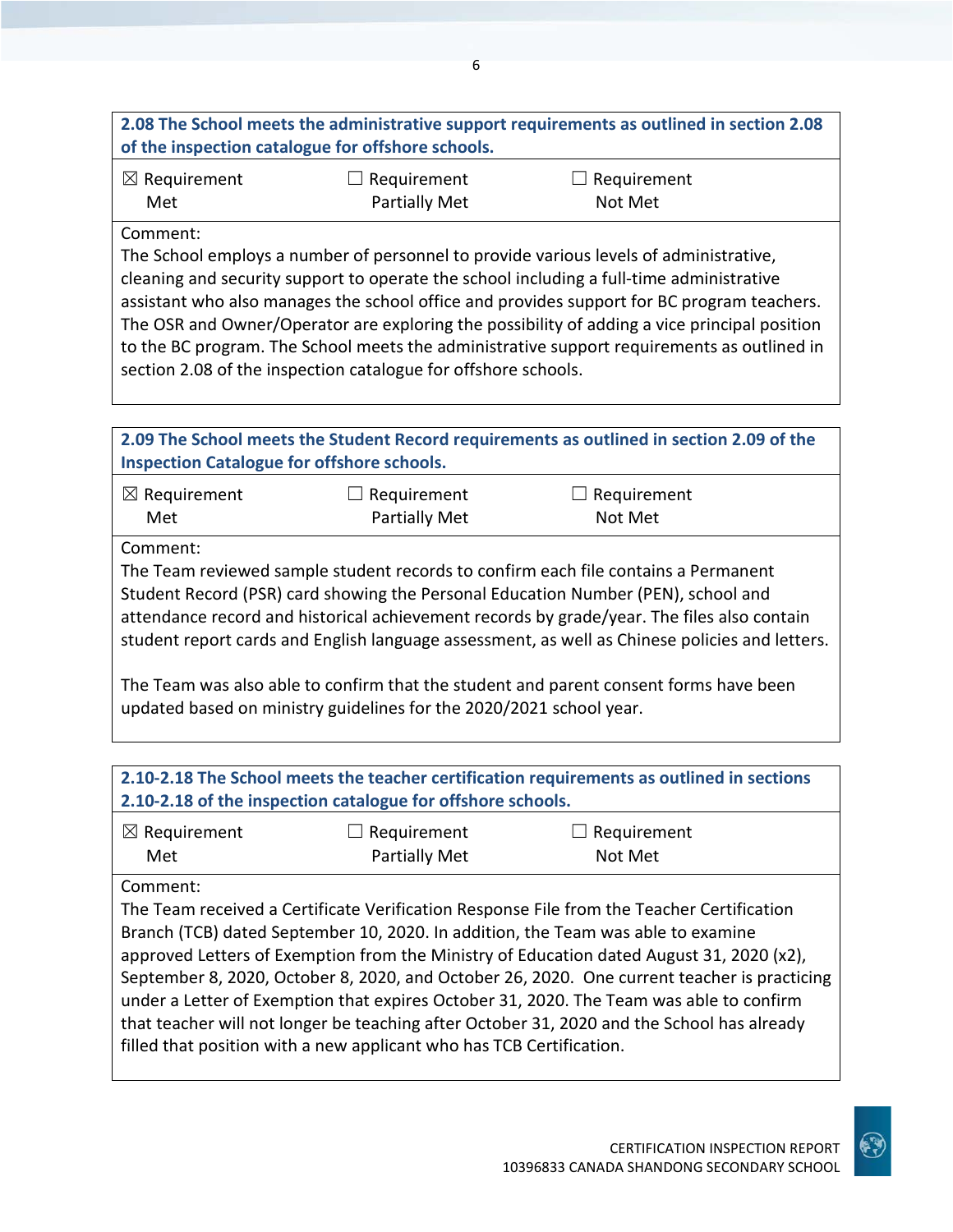The Team observed that two of the School's teachers are currently teaching from out of the country (South Korea and Ontario, Canada) due to COVID-19 travel and visa application delays. Both of these teachers hope to be on site by December 2020.

The Team noted that both the Principal and OSR are working collaboratively to support those teachers with a Letter of Exemption in the process of acquiring longer term certification.

**The Team confirms that all authorized persons under the Agreement possess valid and current certification under the Ministry of Education.**

The Team viewed documents that confirm that all locally certified teachers have the appropriate documentation as required in the Agreement.

| 2.19 The School meets the requirements for curriculum implementation outlined in section<br>2.19 of the inspection catalogue for offshore schools. |                      |                                                                                                                                                                                                                                                                                                                                                                                                                                                                                                                                                                                                                                                                                                                                                                                                                                                                 |  |
|----------------------------------------------------------------------------------------------------------------------------------------------------|----------------------|-----------------------------------------------------------------------------------------------------------------------------------------------------------------------------------------------------------------------------------------------------------------------------------------------------------------------------------------------------------------------------------------------------------------------------------------------------------------------------------------------------------------------------------------------------------------------------------------------------------------------------------------------------------------------------------------------------------------------------------------------------------------------------------------------------------------------------------------------------------------|--|
| $\boxtimes$ Requirement                                                                                                                            | Requirement          | Requirement                                                                                                                                                                                                                                                                                                                                                                                                                                                                                                                                                                                                                                                                                                                                                                                                                                                     |  |
| Met                                                                                                                                                | <b>Partially Met</b> | Not Met                                                                                                                                                                                                                                                                                                                                                                                                                                                                                                                                                                                                                                                                                                                                                                                                                                                         |  |
| Comment:<br>adapt to BC's curriculum.                                                                                                              |                      | Evidence that the School has implemented the new curriculum for grades 10, 11 and 12<br>appeared through review of course outlines, unit plans, lesson plans and conversations with<br>the teachers. Big ideas, core competencies and curriculum competencies are addressed in<br>the planning documents of all courses. First Peoples Principles of Learning was evident in<br>course overviews and lesson plans. The staff is developing strategies to increase leadership<br>and real-world problem-solving opportunities for the students. Students organizing school<br>wide activities is an example of this undertaking. Time during each staff meeting is dedicated<br>to ongoing implementation of various aspects of the curriculum such as assessment<br>strategies. The teachers indicated that the principal has been an excellent support as they |  |
| Commendation:                                                                                                                                      |                      | $\mathbf{r} = \mathbf{r} \cdot \mathbf{r}$ , and the contract of the contract of the contract of the contract of the contract of the contract of the contract of the contract of the contract of the contract of the contract of the contract of                                                                                                                                                                                                                                                                                                                                                                                                                                                                                                                                                                                                                |  |

The staff is to be commended for their commitment to embracing the BC curriculum and adjusting their instruction and assessments to meet student needs.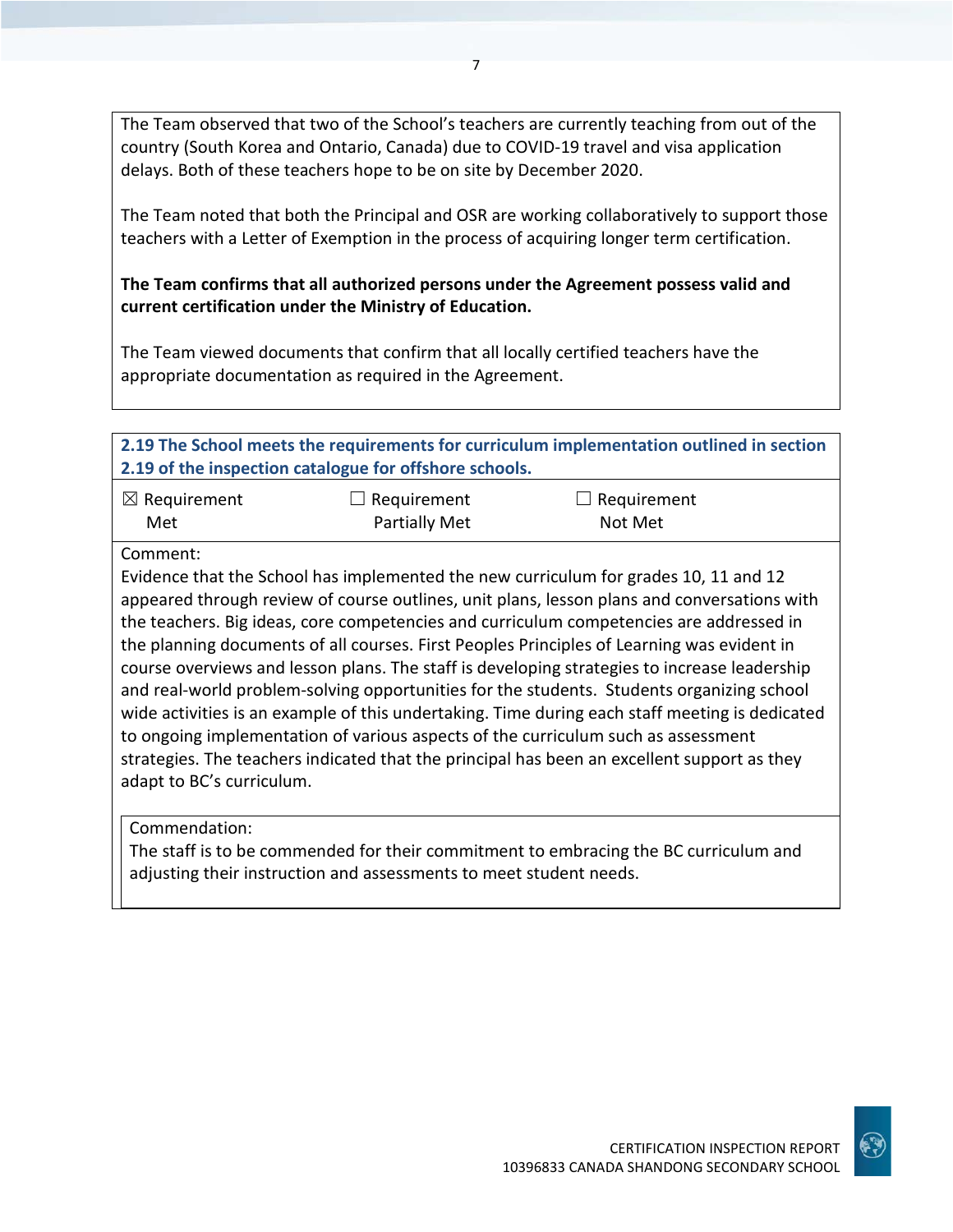|                                                                                                                                                                                                                                                                                                                                                                                                                                                                                                                                                           |                                                                               | 2.20 The School meets the requirements for English language assessment and acquisition                                                                                                                                                                                                                                                                                                                                                                                                |  |
|-----------------------------------------------------------------------------------------------------------------------------------------------------------------------------------------------------------------------------------------------------------------------------------------------------------------------------------------------------------------------------------------------------------------------------------------------------------------------------------------------------------------------------------------------------------|-------------------------------------------------------------------------------|---------------------------------------------------------------------------------------------------------------------------------------------------------------------------------------------------------------------------------------------------------------------------------------------------------------------------------------------------------------------------------------------------------------------------------------------------------------------------------------|--|
|                                                                                                                                                                                                                                                                                                                                                                                                                                                                                                                                                           | as outlined in section 2.20 of the inspection catalogue for offshore schools. |                                                                                                                                                                                                                                                                                                                                                                                                                                                                                       |  |
| $\boxtimes$ Requirement                                                                                                                                                                                                                                                                                                                                                                                                                                                                                                                                   | $\Box$ Requirement                                                            | $\Box$ Requirement                                                                                                                                                                                                                                                                                                                                                                                                                                                                    |  |
| Met                                                                                                                                                                                                                                                                                                                                                                                                                                                                                                                                                       | <b>Partially Met</b>                                                          | Not Met                                                                                                                                                                                                                                                                                                                                                                                                                                                                               |  |
| Comment:<br>The Team examined the English language entrance assessment. It includes listening,<br>vocabulary, grammar, reading comprehension, writing, and an oral interview component.<br>The Principal makes the decisions regarding admission. $70 - 80\%$ of students writing the<br>entrance assessment are accepted.                                                                                                                                                                                                                                |                                                                               |                                                                                                                                                                                                                                                                                                                                                                                                                                                                                       |  |
| The School supports student language acquisition through offering English courses in a linear<br>manner in grades 10 and 11. ESL 10 and Drama 10 are offered to increase student<br>opportunities to practice spoken communication. There is an English-only policy during class<br>time. Word walls on display in the hallways include five keys words from each subject each<br>week. Specific literacy skill activities are designated during homework time in the evenings.<br>The activities are then discussed the following day during class time. |                                                                               |                                                                                                                                                                                                                                                                                                                                                                                                                                                                                       |  |
| The School uses quarterly reported marks in all English classes to measure English Language<br>proficiency. A school goal for 2020 is to implement common ESL strategies across all subjects<br>and grade levels.                                                                                                                                                                                                                                                                                                                                         |                                                                               |                                                                                                                                                                                                                                                                                                                                                                                                                                                                                       |  |
| Commendation:<br>The staff is to be commended for their commitment to improving student language skills<br>through varied school wide collaborative strategies such as the subject wide word wall and<br>the intentional follow-up to nightly ESL assignments.                                                                                                                                                                                                                                                                                            |                                                                               |                                                                                                                                                                                                                                                                                                                                                                                                                                                                                       |  |
| 2.21(a-e) The School meets the course credit requirements (equivalency, challenge,<br>exemptions and BAA courses) as outlined in section 2.21 (a-e) of the inspection catalogue<br>for offshore schools.                                                                                                                                                                                                                                                                                                                                                  |                                                                               |                                                                                                                                                                                                                                                                                                                                                                                                                                                                                       |  |
| $\boxtimes$ Requirement<br>Met                                                                                                                                                                                                                                                                                                                                                                                                                                                                                                                            | Requirement<br>Partially Met                                                  | Requirement<br>Not Met                                                                                                                                                                                                                                                                                                                                                                                                                                                                |  |
| Comment:                                                                                                                                                                                                                                                                                                                                                                                                                                                                                                                                                  |                                                                               | The School meets the course credit requirements and maintains records in compliance with<br>the International Student Graduation Credit Policy. The BAA course offered at the School is<br>ESL 10 and has Ministry approval. Mandarin 10, 11 and 12 are taught by locally certified<br>teachers. Physical Health Education 10 is co-taught by a BC-certified teacher and a locally<br>certified teacher. Letters granting exemption for local teachers to teach these subjects are on |  |

file.

8

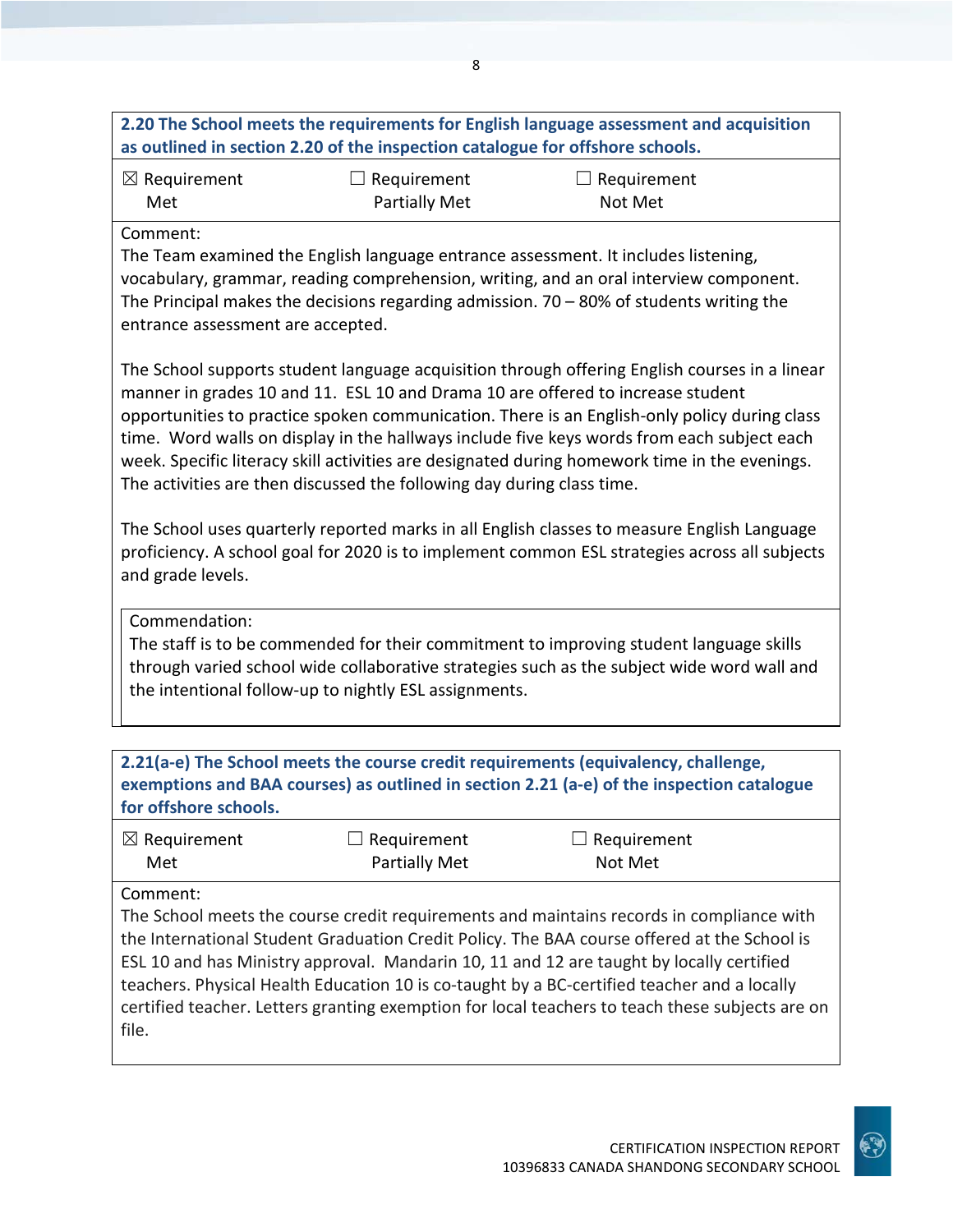| 2.21(f-g) The School meets the course overview/course planning requirements as outlined       |
|-----------------------------------------------------------------------------------------------|
| in Schedule B Part I, 2. (e) of the Agreement; namely, that all BC program courses offered in |
| the School meet or exceed the ministry learning outcomes/learning standards identified in     |
| the educational program guides for each course.                                               |
|                                                                                               |

| $\boxtimes$ Requirement | $\Box$ Requirement   | $\Box$ Requirement |
|-------------------------|----------------------|--------------------|
| Met                     | <b>Partially Met</b> | Not Met            |

#### Comment:

The Team confirms that planning documents meet the learning outcomes/standards identified in the BC Ministry of Education Program Guides. Each course has an overview and unit plans that include content, teaching strategies, assessment and evaluation methods that are linked to the BC learning standards. Planning documents also show evidence of individual teachers experimenting with different approaches which reflect their own pedagogical philosophy and practices. Practices such as technology use, active learning, group work, peer and self-evaluation and project work were identified in the planning documents.

**2.22 The School meets the instructional time allotment requirements as outlined in section 4.5 of the inspection catalogue for offshore schools, including the requirements set out in sections 1.1 to 6, with the exception of s. 4(5)(b), 4 (6), 5 (8)(a) and (d) and s. 5.3 of Ministerial Order 41/91, the Educational Standards Order, enacted under the Independent School Act.**

| $\boxtimes$ Requirement | $\Box$ Requirement | $\Box$ Requirement |
|-------------------------|--------------------|--------------------|
| Met                     | Partially Met      | Not Met            |

Comment:

The Team confirms that the School exceeds the required instructional hours of 850 hours. There are 185 days in session with 5 hours per day for a total of 925 hours of instruction. The School operates on a combined semester/linear timetable that provides for year-long English classes in grades 10 and 11.

**2.23 The School meets the assessment methods requirements as outlined in section 2.23 of the inspection catalogue for offshore schools.**

| $\boxtimes$ Requirement | $\Box$ Requirement   | $\Box$ Requirement |
|-------------------------|----------------------|--------------------|
| Met                     | <b>Partially Met</b> | Not Met            |

Comment:

Assessment policies are laid out in the teacher handbook and are evident in the course planning documents. The teaching staff indicated that assessment methods are discussed during weekly staff meetings. Assessment methods include but are not limited to observation, student self-reflection, peer assessment, holistic rubrics, oral and written reports. Subject unit plans indicate use of formative and summative assessments at

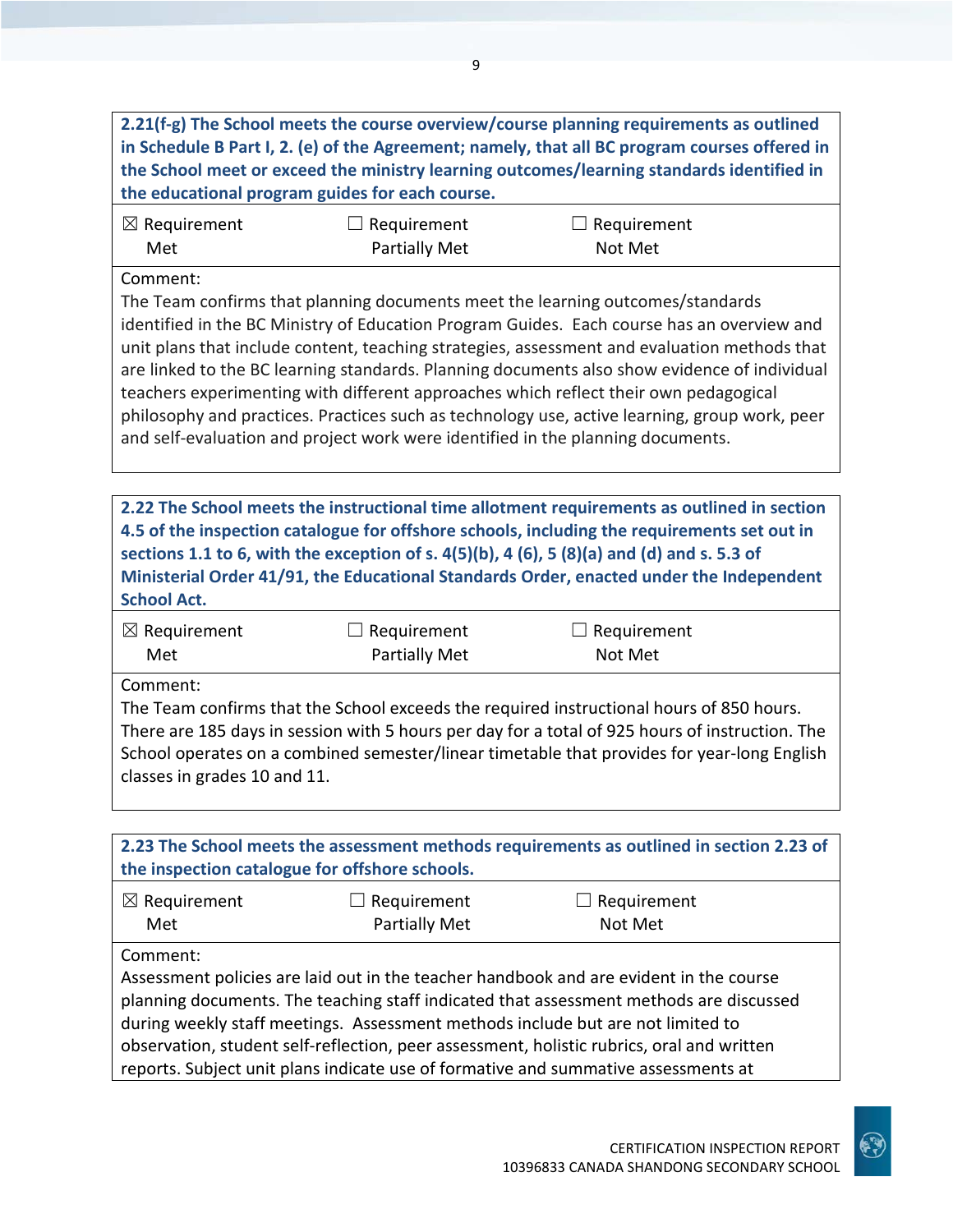appropriate times. The staff is encouraged to use grade 10 Reading and Writing Performance Standards to ensure assessment is in agreement with BC norms. The Principal monitors and mentors assessment practices through review of weekly lesson plans.

The Principal monitors any provincial assessments. The security software is installed on the computers used and a computer technician is readily available to solve technical issues during exam periods. Provincial assessments were not written last June due to the pandemic so they could not be reviewed.

| 2.24 The School meets the learning resources requirements as outlined in section 2.24 of |  |
|------------------------------------------------------------------------------------------|--|
| the inspection catalogue for offshore schools.                                           |  |

| $\boxtimes$ Requirement | $\Box$ Requirement   | $\Box$ Requirement |
|-------------------------|----------------------|--------------------|
| Met                     | <b>Partially Met</b> | Not Met            |

Comment:

The School has a library housing a small pod of computers, a modest collection of print: fiction, non-fiction titles and class sets of novels. The library provides independent reading material for student use during evening study time. Classes use the library for research (print and internet); teachers may conduct book talks and writers' workshops.

A number of high interest/low vocabulary books have been purchased this fall with an intent to add two to three hundred new titles.

The School has 2 computer labs with 30 and 50 computers and is used for writing, research and computer studies. Each classroom has a Smart Board/computer or projector/computer unit. Teachers also have personal laptops. The internet bandwidth is 100 Mbps. Technology resources are deemed sufficient at this time. Technology replacement and new acquisitions are at the prerogative of the host school.

The School has enough textbooks for most courses. The textbooks are being replaced as they become dated. The resource center is well equipped with literacy-based workbooks, handouts and books. These are being used as resources for the development of the Literacy Program. Teachers use the internet extensively to supplement their teaching and resource material.

The host school and the Chinese province have a policy of no personal laptops or phones allowed during school time. Special permission for use is granted to the grade 12 students.

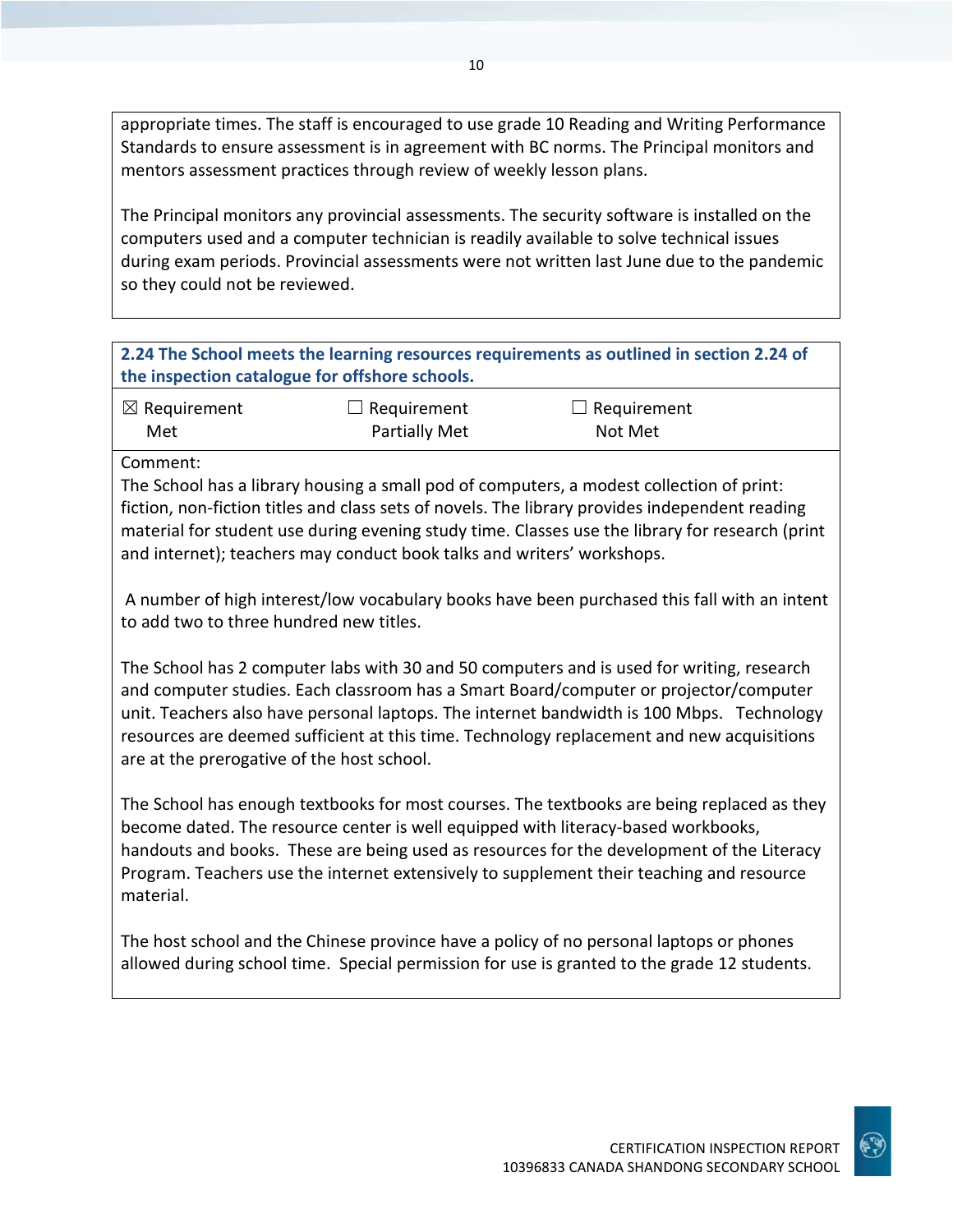#### ☒ Requirement Met  $\Box$  Requirement Partially Met  $\Box$  Requirement Not Met Comment: The Team reviewed a sampling of report cards from the previous year. The School uses the TESS student information system. The Team noted that report cards have all facets required. The content of a sampling of report card comments was reviewed. The Team noted the anecdotal comments should be more meaningful, more prescriptive, and more specific in terms of what a student is able to do and in what areas they need to improve. **2.26 The School meets the parent/student handbook requirements as outlined in section 2.26 of the inspection catalogue for offshore schools.** ☒ Requirement Met  $\Box$  Requirement Partially Met  $\Box$  Requirement Not Met Comment: The Team reviewed the School's updated 2020/2021 parent/student handbook. It contains helpful information for students and parents on topics including school organization, assessment and evaluation, policies, graduation requirements, schedules and routines, and student conduct. It is relevant and informative. The handbook has also been translated into Mandarin. **2.27 The School meets the teacher handbook requirements as outlined in section 2.27 of the inspection catalogue for offshore schools.** ☒ Requirement Met  $\Box$  Requirement Partially Met  $\Box$  Requirement Not Met Comment: The Team reviewed the School's updated 2020/2021 staff handbook. It is a 62-page document that contains detailed information to enable teachers to be successful in their roles within the BC program and functioning in Chinese society. The handbook contains specific information in the areas of the School's mission and philosophy, the unique teaching environment of an offshore program in China, professional responsibilities, school

organization, assessment and evaluation, school routines and procedures, as well as various appendices that include sample report cards, teacher observation forms, accident report forms, staff complaint resolution process, and the Province of BC disclaimer.



**2.25 The School meets the student progress report requirements as outlined in section 2.25**

**of the inspection catalogue for offshore schools.**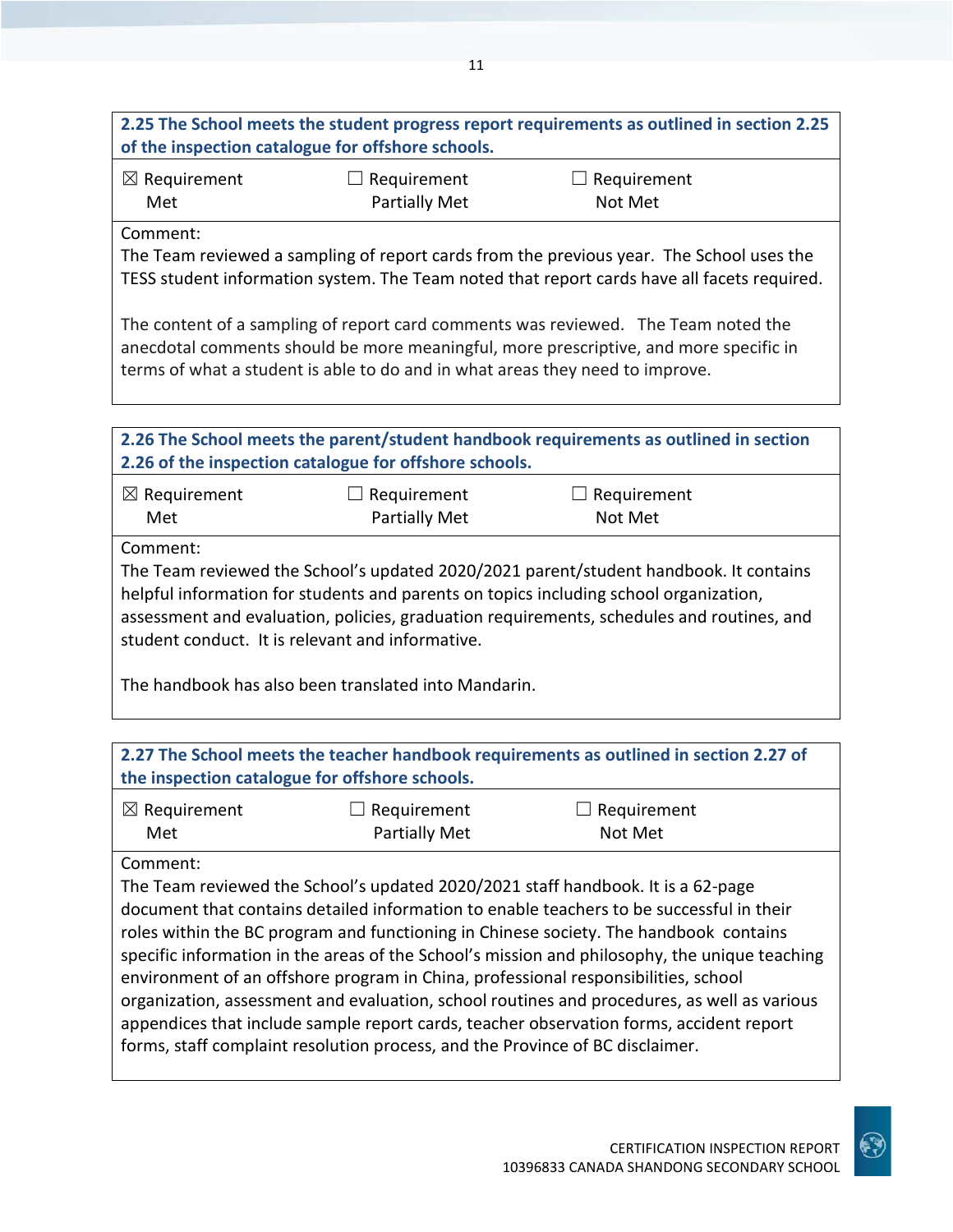Commendation:

The School is commended for the development of a clear, extensive, and informative staff handbook.

12

**2.28 The School meets the distributed learning requirements as outlined in section 18 of the Agreement and section 2.28 of the inspection catalogue for offshore schools.**

| $\boxtimes$ Requirement | $\Box$ Requirement   | $\Box$ Requirement | $\Box$ Not |
|-------------------------|----------------------|--------------------|------------|
| Met                     | <b>Partially Met</b> | Not Met            | Applicable |

Comment:

27 students are presently registered in distributed learning (DL) courses offered by Global Education (School District 73 Business Company). The courses that are being taken are: Pre-Calculus 10, Spoken Language 10, Composition 10 and Science 10. The students are all in grade 12 and are upgrading their grades to meet Graduation Requirements. The Principal and subject teachers are on-site facilitators for the students. Students use the computer lab at the school to complete their DL assignments. DL courses are offered to any student wishing to upgrade a final grade previously attained.

Equivalency documentation for each of the four courses is on file at the School.

# **CONCLUSION**

# **Commendations**

**The Inspection Team wishes to recognize the Owner/Operator, Principal, staff and Offshore School Representative of Canada Shandong Secondary School for:**

- the Owner/Operator's high level of engagement in the inspection process and for his comprehensive knowledge of the School and its operations.
- the Owner/Operator providing free housing for all BC program staff during the travel restrictions of the 2020 summer break as well as a cash payment in lieu of the contractually agreed-upon flight home for each BC program staff member.
- the OSR sustaining a positive, long term and supportive relationship with the Owner/Operator therefore providing stability and continuity to the BC program.
- the Principal, in his first year, effectively transitioning the School to an effective learning environment amidst COVID-19 protocols, staff turnover, and multiple teachers conducting classes online from out of the country.
- the staff's commitment to embracing the BC curriculum and adjusting their instruction and assessment to meet student needs.